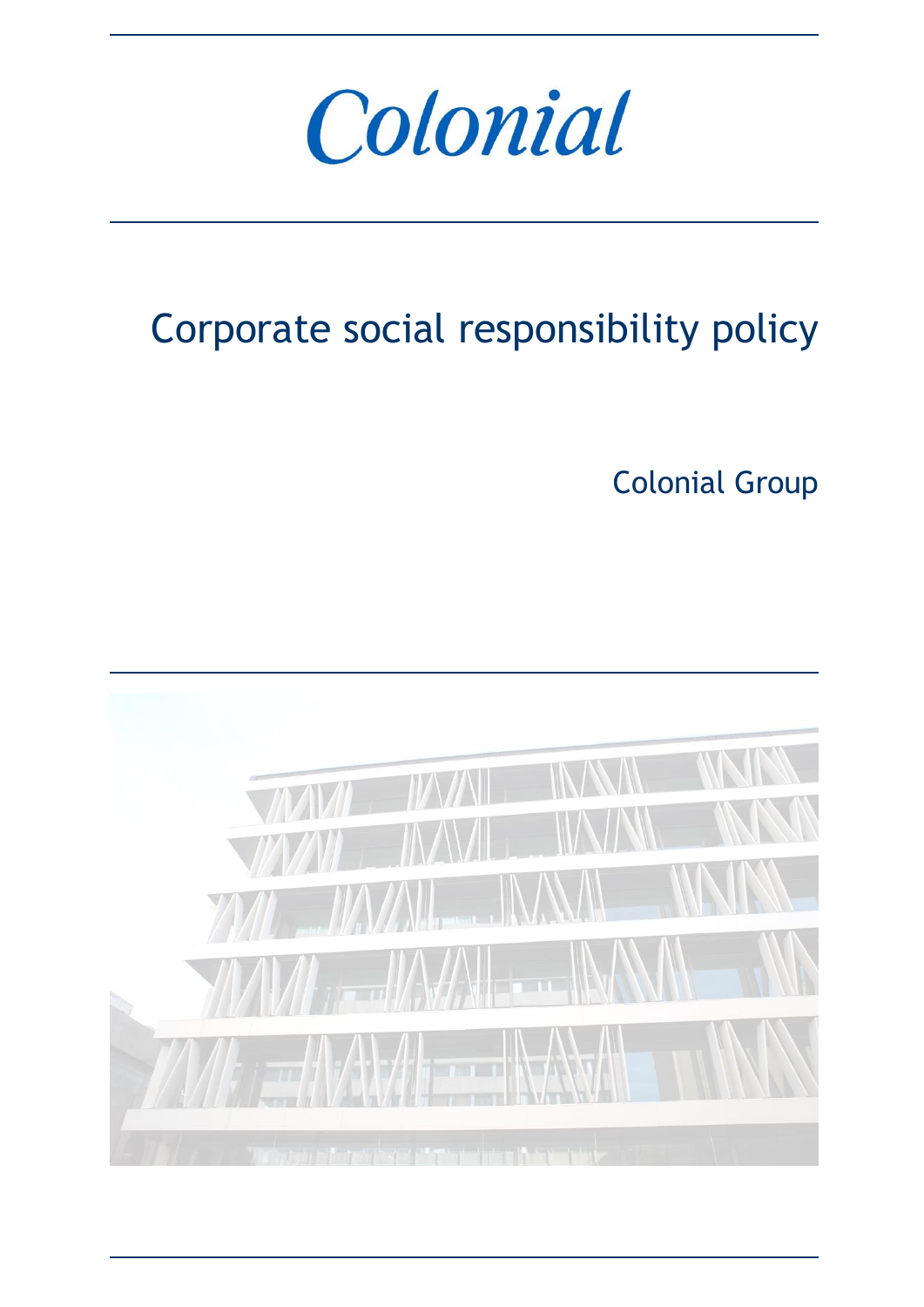# **Contents**

 $\overline{\phantom{a}}$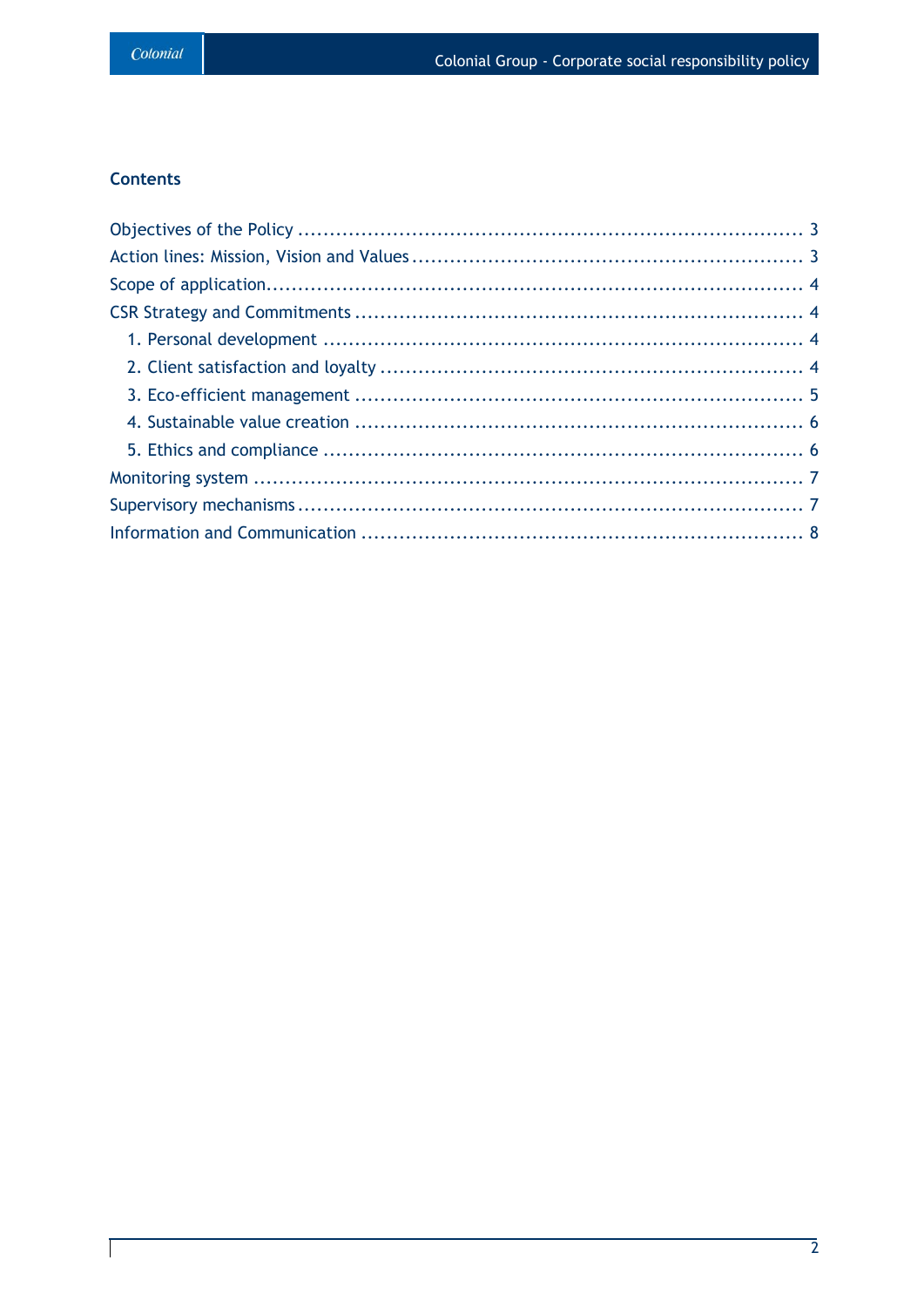#### **Introduction**

This Policy is cornerstone of the Colonial Group's commitment to its stakeholders and defines the principles of the Group's Corporate Social Responsibility (CSR) strategy and management system.

#### <span id="page-2-0"></span>**Objectives of the Policy**

The objective of the CSR Policy is set the bases and principles of the Colonial Group's voluntary commitment to its stakeholders.

The Colonial Group is committed to dedicating the necessary resources to developing the most suitable tools to ensure compliance with this Policy by all persons subject to it.

<span id="page-2-1"></span>**Action lines: Mission, Vision and Values**

The aim of this Policy is to help the whole company to develop the Colonial Group's mission and vision through its values and within the framework of the Group's Code of Ethics.

#### **Colonial Group's mission**

*"To create long-term value for shareholders, investors, employees and all stakeholders by investing in and managing office buildings that allow our clients to reach their full potential."* 

#### **Colonial Group's vision**

*"To be leaders in the European office market, recognised for our experience and professionalism, for our solidity and profitability, while always providing excellent, sustainable property solutions tailored to our clients' needs."*

#### **Colonial Group's values**

*Excellence Professionalism Leadership Commitment Rigour Transparency*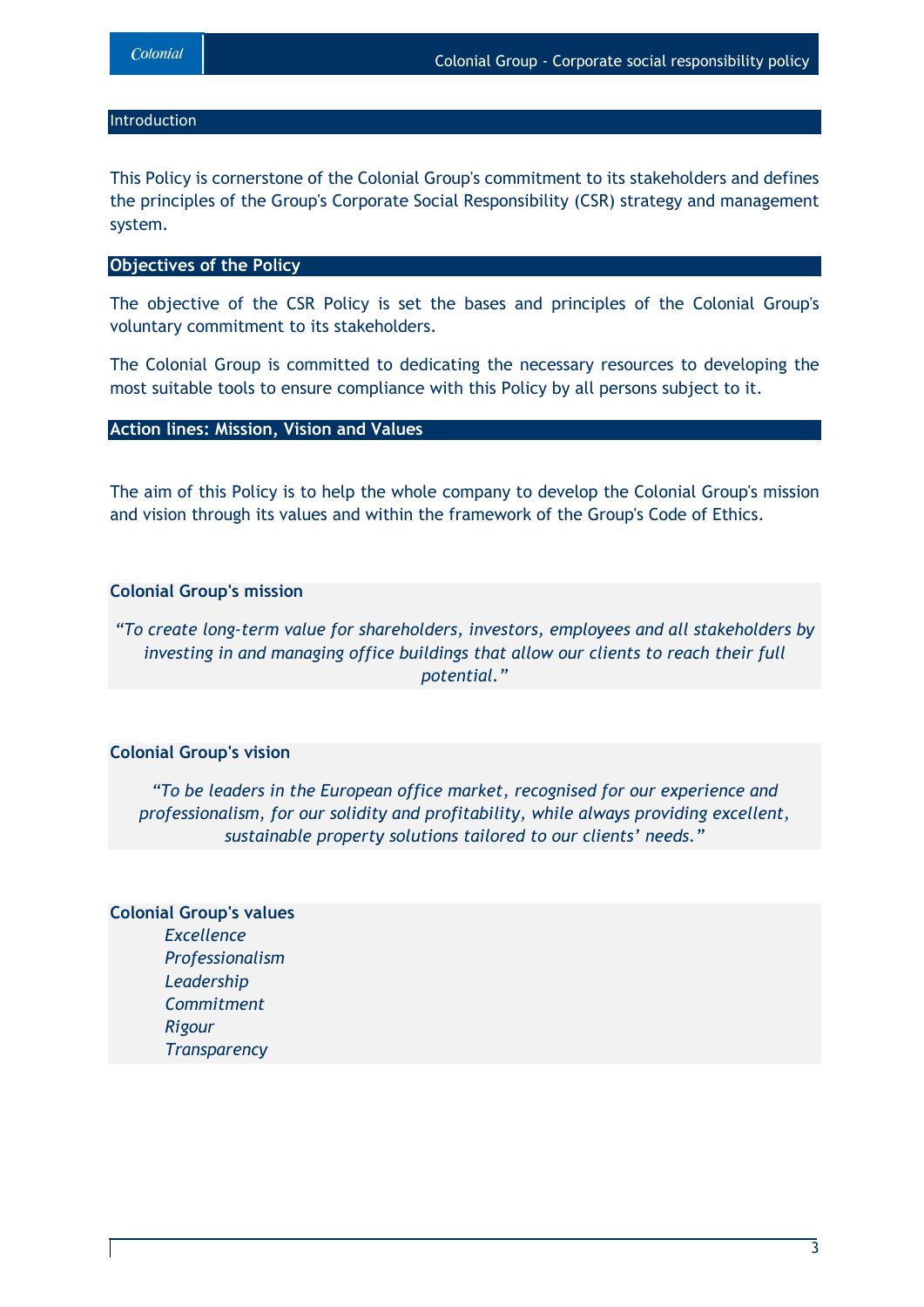#### <span id="page-3-0"></span>**Scope of application**

All Colonial Group employees must adhere to the CSR Policy, in addition to its managers and those who represent the Group, and all efforts shall be made to guarantee that business partners and collaborators are also compliant, where applicable, to ensure that the aims of this Policy are met.

# <span id="page-3-1"></span>**CSR Strategy and Commitments**

The Colonial Group's CSR commitments are grouped into five main action areas that embody the strategic priorities that must be developed and monitored by each Department:

- 1. Personal development
- 2. Client satisfaction and loyalty
- 3. Eco-efficient management
- 4. Sustainable value creation
- 5. Ethics and compliance

#### <span id="page-3-2"></span>*1. Personal development*

The Colonial Group's culture is based on commitment, teamwork and cooperation among the people that make up the Group. To transform this culture into a competitive advantage, the Group seeks to develop talent through the following **priorities:**

- Create an attractive working environment to ensure the personal and professional development of its employees.
- Provide mechanisms that offer flexible working conditions to create a work/life balance.
- Foster equality and equal opportunities, and promoting employee welfare and health.
- Foster knowledge management by developing and implementing training plans adapted to the needs of the Group's workforce.
- Develop instruments to strengthen the identification, attraction, development and retention of individual talent.
- **IMPROVE internal communication by applying new technologies and continually** updating the corporate intranet, as well as through employee satisfaction surveys.
- Guarantee a workplace environment that is safe and that fosters employees' health and well-being.

# <span id="page-3-3"></span>*2. Client satisfaction and loyalty*

Guaranteeing the satisfaction and loyalty of our clients is key to ensuring the sustainability of the Colonial Group. By maintaining an open dialogue, the Group seeks to take advantage of growth opportunities, satisfying the needs of its clients, and address the following **priorities:**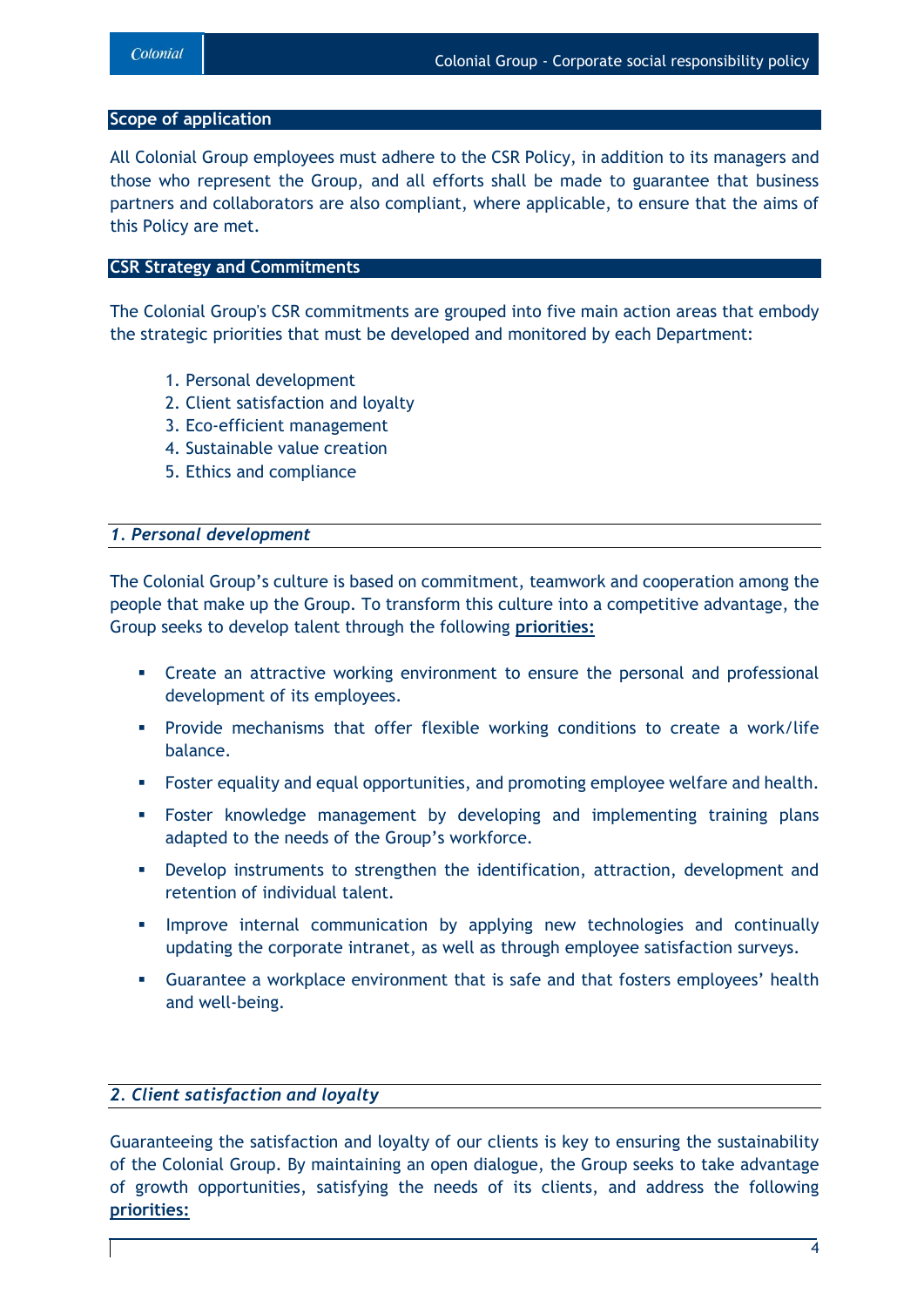- Guarantee the quality and security of the buildings that make up the Colonial Group's portfolio.
- Foster innovation and being at the cutting edge in the range of services available in communal areas.
- Actively promote accessibility in the different buildings that make up the portfolio, thereby ensuring the quality of the service provided.
- Ensure a proactive, transparent two-way communications channel with different clients (single-user and multi-user buildings).
- Encourage the inclusion of the environment and social dimensions in the satisfaction surveys, as well as the design of other surveys on specific elements that may concern clients (e.g. environment, accessibility, services, etc).
- **Promote social or volunteer initiatives with clients in order to raise awareness of the** Colonial Group's work and boost client satisfaction.

# <span id="page-4-0"></span>*3. Eco-efficient management*

The management of our property portfolio should be aligned with our values and commitments to actively contribute to building a more sustainable world. By including ecoefficient processes and initiatives, the Group seeks to reduce its environmental impact in the markets in which it operates, with the following **priorities:**

- Continue making progress in the certification of the buildings in the Colonial Group's portfolio.
- **IMPROVE the technical environmental level of the facilities through specific actions** required by the existing buildings.
- Promote efficient use of resources, as well as the reduction of waste.
- Encourage sustainable building practices at the new assets acquired by the Group.
- Ensure the availability of information on consumption at the various buildings, as well as the integrity of that information.
- Encourage the development of tools to monitor consumption, making it possible to detect changes therein.
- Develop programmes for the continual improvement of environmental and energy performance.
- Standardise and uniformly implement the sustainable procurement strategy across the various companies in the Group.
- **•** Optimise management processes under an integrated system.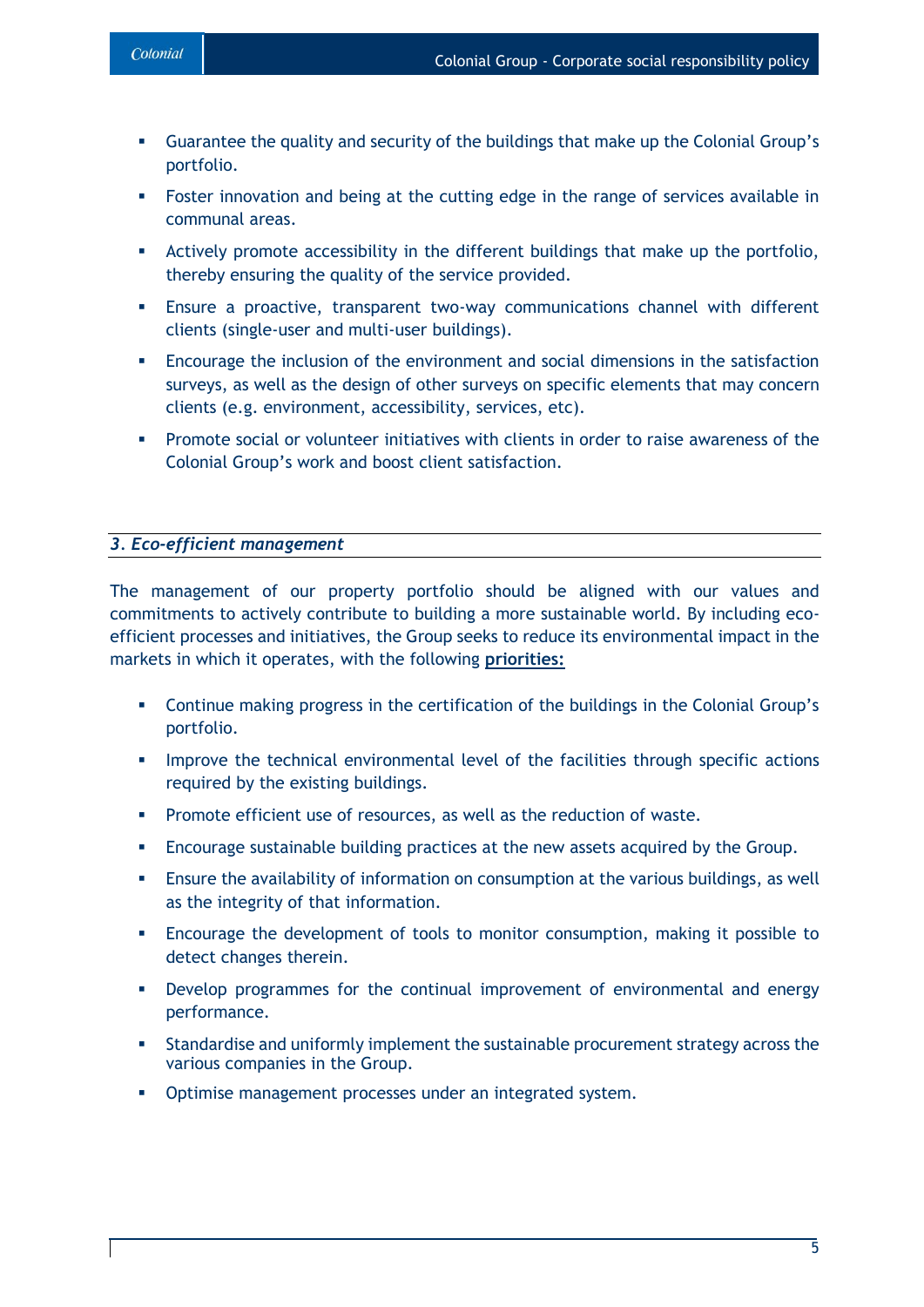#### <span id="page-5-0"></span>*4. Sustainable value creation*

The Colonial Group's processes and policies include the integrated management of all financial, social and environmental factors. Therefore, all practices developed by the Group must be a reference in company performance and focused on creating a positive social impact by generating value for stakeholders, through the following **priorities:**

- **Promote a corporate social responsibility culture across the organisation.**
- Maximise the cash flow generation strategy through proactive management of the asset portfolio.
- **IMPROVE the relationship with society by providing value to stakeholders.**
- **Increase the transparency of information disclosed to stakeholders.**
- **Promote the integrated management of financial, social and environmental aspects** in the organisation's culture and in all processes.
- Continue to make progress in generating and consolidating the Group's non-financial information.
- Actively manage the asset portfolio in order to reposition properties and maximise value creation.
- **Integrate and standardise the processes of the various Group companies.**

### <span id="page-5-1"></span>*5. Ethics and compliance*

The Colonial Group holds a commitment to its investors and different stakeholders to develop its activities in an ethical and transparent manner and in alignment with regulatory requirements. Therefore, through tools such as the Code of Ethics and the compliance area, the Group seeks to make a positive social impact in this area, with the following priorities**:**

- Continue developing instruments to monitor and follow up on compliance with legal requirements.
- **Enhance the visibility and transparency of the practices carried out by the team.**
- **Continue to follow best corporate governance practices.**
- Foster the principles of the Colonial Group Code of Ethics among the various stakeholders.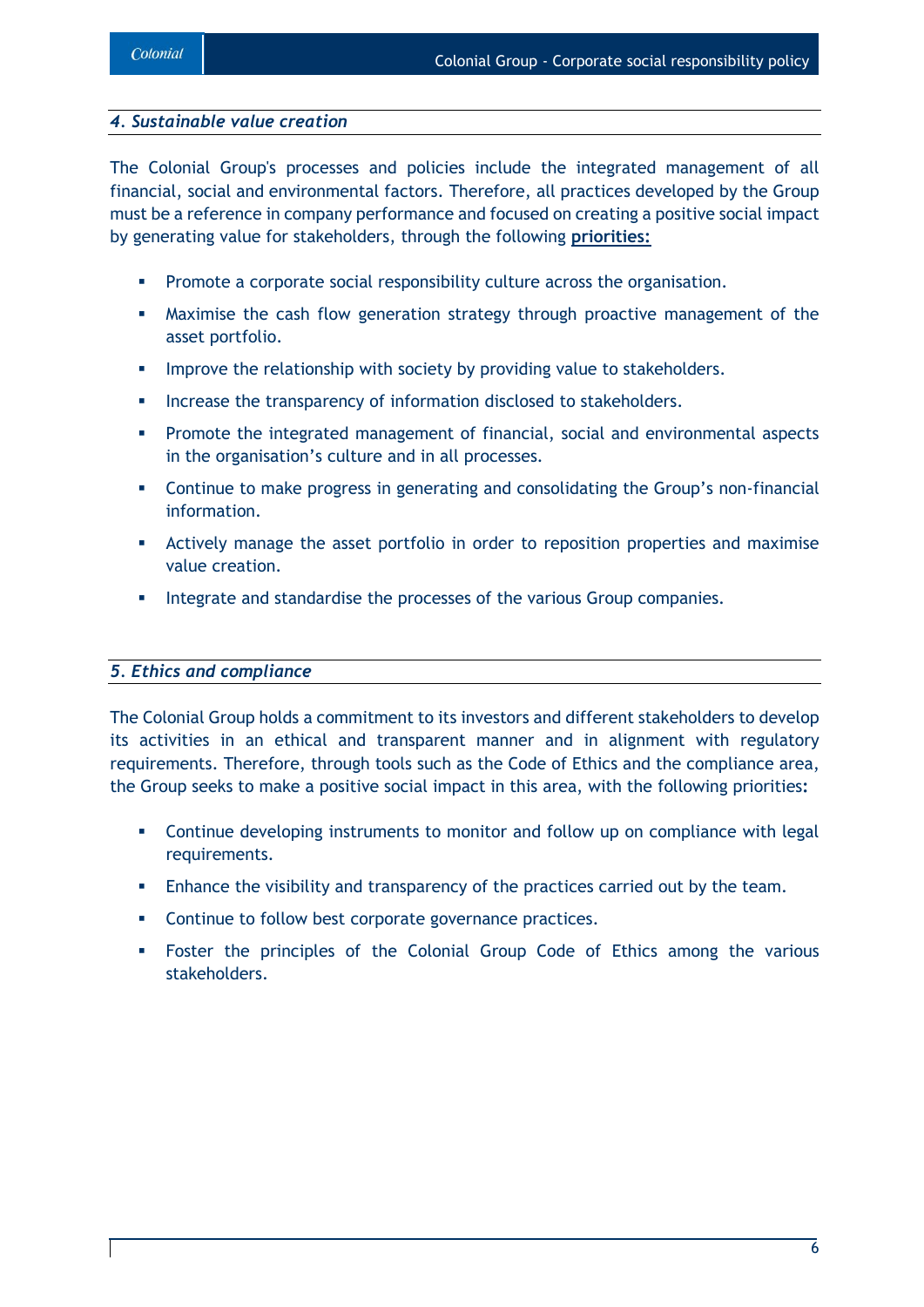#### <span id="page-6-0"></span>**Monitoring system**

Each Colonial Group management area is responsible for setting:

- Activities to develop the defined priorities.
- Quantitative and qualitative objectives for each priority.
- **•** Monitoring indicators for each objective.

The monitoring indicators are prepared every six months by the different management areas and reported to the working group responsible for CSR management at the Colonial Group, and annually to the Audit and Control Committee.

#### <span id="page-6-1"></span>**Supervisory mechanisms**

As established in Article 32 of the Board of Directors' Regulations, the Audit and Control Committee shall be responsible for supervising compliance with corporate governance regulations, internal codes of conduct and the CSR policy.

For these purposes, the Audit and Control Committee has been expressly assigned the following functions:

- Reviewing the company's CSR policy, ensuring that it is centred on value-creation.
- **Monitoring CSR strategy and practices and assessing the degree of compliance thereto.**
- Supervising and assessing the relations with the different stakeholders.
- Evaluating all the company's non-financial risks, including operational, technological, legal, social, environmental, political and reputational risk.
- Coordinating the reporting of non-financial information and information on diversity, in accordance with prevailing regulations and international standards.